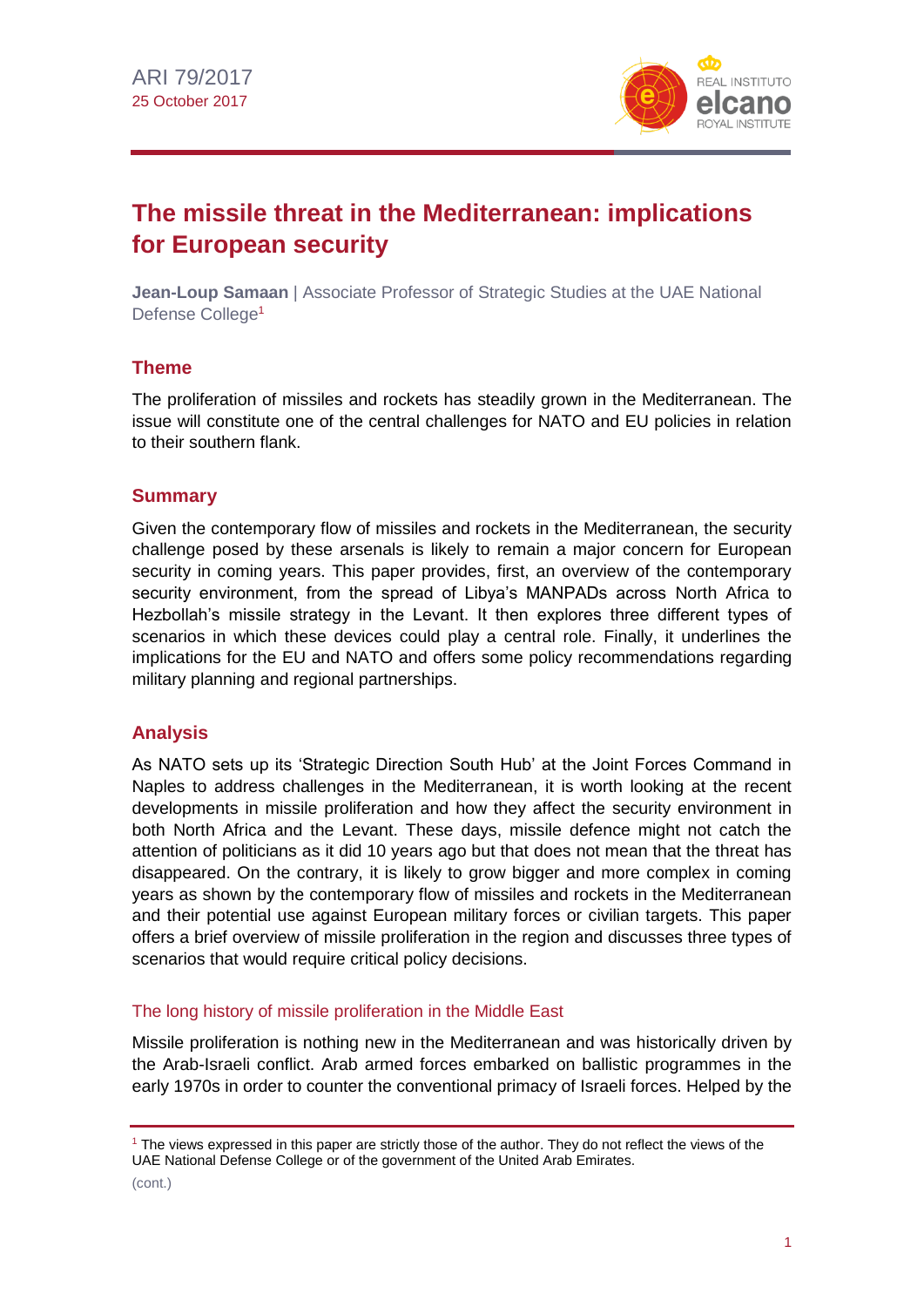USSR, the Egyptians acquired Frog-7 missiles (with a 70km range) and Scud-Bs (300km) in 1973. Three of these Scud-Bs were launched during the Yom Kippur war to destroy Israeli bridges along the Suez Canal –although they failed to reach their targets– . <sup>2</sup> Like Egypt, Syria began its search for rockets and missiles in the 1970s. The Soviet Union was also the primary provider to Damascus of short-range ballistic missiles. In North Africa, Libya too purchased Scud-Bs and Frog-7 during that period.

The 80s saw an increased use of these weapons in the region. In 1986 Libya retaliated to a US air raid by firing two Scuds on the Italian island of Lampedusa. That same year, Iraq and Iran used ballistic missiles in the so-called 'war of the cities', a bloody episode of the eight-year conflict in which armed forces targeted urban centres in both countries. By 1990, Iraq was described by the US intelligence community as having 'the most aggressive and advanced ballistic missile development program in the Arab world'.<sup>3</sup> Emboldened by his missiles, Saddam fired 42 Scud missiles on Israel right after the start of Operation Desert Storm in January 1991.

The end of the Cold War and the 1991 Gulf War led to major changes in the regional missile race. As an embargo was imposed on Iraq, its arsenal aged and it became difficult for Saddam Hussein to match the regional competition. Libya, Syria and Iran became the most active countries in the Middle East, developing and purchasing all sorts of delivery systems. The cause of greatest concern was that the three countries also started seeking non-conventional payload, working on the weaponisation of chemical and biological agents as well as investing resources in the development of nuclear energy and its potential military use.<sup>4</sup>

But the following years would see two of these three states dismantling their arsenals. In 2003, fearing a Western intervention, Gaddafi decided to give up his WMD programme, and Libyan chemical, biological and nuclear programmes as well as long-range delivery systems were subsequently dismantled. $5$  Ten years later, in the middle of a protracted civil war, the Syrian regime of Bashar al-Assad also conceded a disarmament plan of its chemical weapons –though the complete dismantlement of the arsenal remains uncertain–. Still, these events left Iran, a country with no Mediterranean coast, as the de facto biggest proliferator in the Middle East.

## The contemporary environment

If the missile threat in the Mediterranean is ancient, its contemporary strategic meaning has evolved. Whereas proliferation from the 70s was driven by regional competitors, the arsenals circulating today in the Mediterranean are mostly controlled either by non-state armed groups or external powers.

 $2$  Joseph Bermudez (1991), 'Ballistic Missiles in the Third World: Egypt and the 1973 Arab-Israeli War', *Jane's Intelligence Review*, vol. 3, nr 12, December, p. 537.

<sup>&</sup>lt;sup>3</sup> Central Intelligence Agency (1990), 'Iraqi Ballistic Missile Developments', Memorandum, July (CIA Electronic Reading Room, released under the Freedom of Information Act).

<sup>4</sup> Stephane Delory (2011), 'The dynamics of missile proliferation in the Middle East and North Africa', EU-Non Proliferation Consortium, Background paper, 6/VII/2011.

<sup>5</sup> William Tobey (2014), 'A message from Tripoli: How Libya gave up its WMD', *Bulletin of the Atomic Scientists*, 8/XII/2014.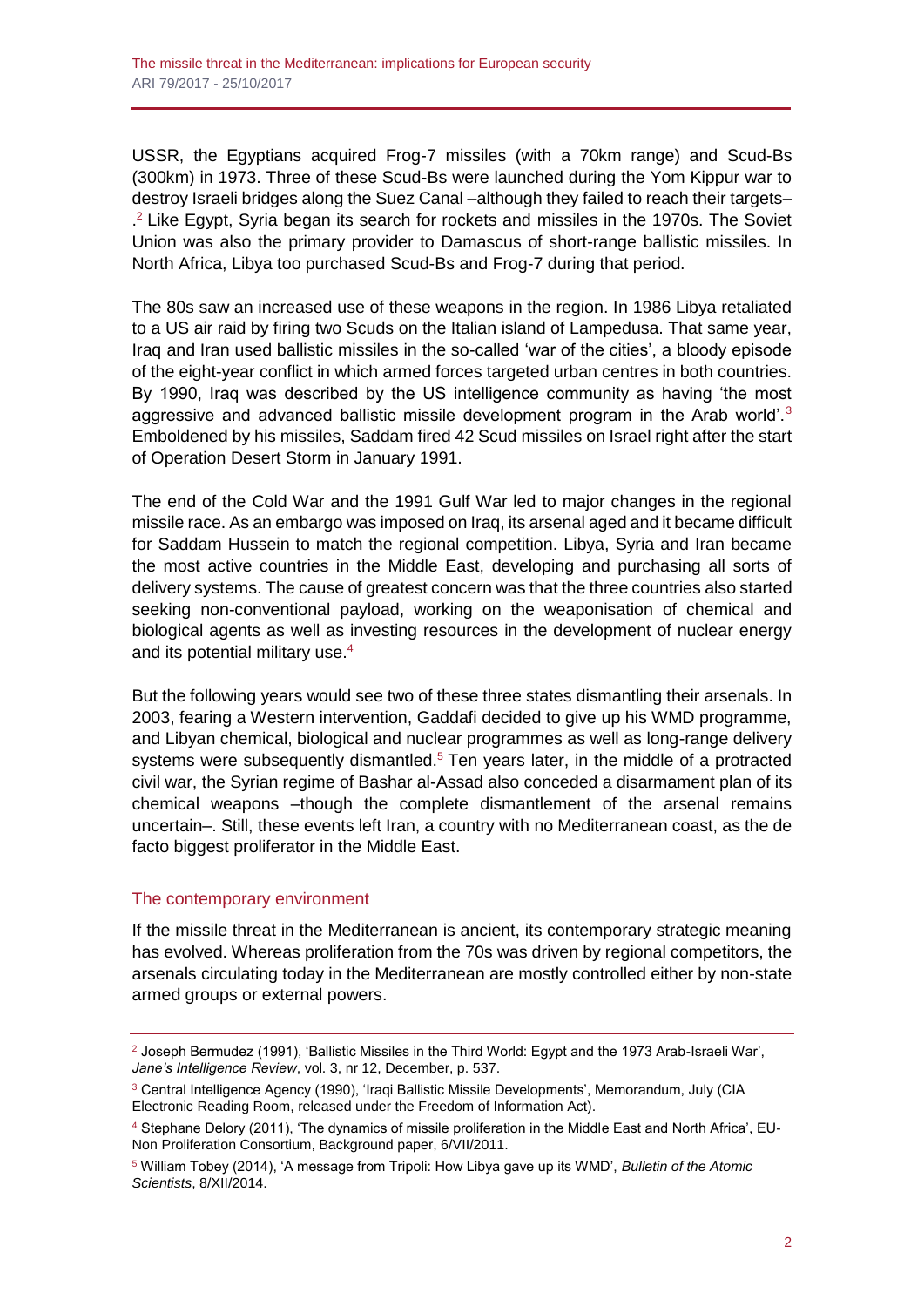In Libya, the chaos following the war led to the looting of the country's stocks of weapons and ammunition. Given Gaddafi's record in missile proliferation, analysts and decisionmakers fear that the unravelling of the country and its security infrastructures will lead to a massive flow of missiles and rockets throughout North Africa. In particular, the concern focuses on the likelihood of terrorist organisations or militias stealing and using manportable air-defence systems (MANPADs). Easily transportable and requiring only a limited level of training, MANPADs in Libya were said to amount to around 20,000 before the 2011 NATO operation.<sup>6</sup>

This figure was later downgraded, given the estimated number of those that had been either used by Gaddafi or destroyed by the NATO air campaign. Still, a 2015 report from the Small Arms Survey evaluated that between 3,000 and 12,000 Libyan MANPADs could be currently circulating in the region. Noticeably, the broad discrepancy in the numbers shows the degree of uncertainty surrounding them.<sup>7</sup> Over the past few years, the UN Panel of Experts on Libya identified Libyan MANPADs in Lebanon, Syria Mali, Egypt and Tunisia, as well as in the Central African Republic.<sup>8</sup> If there has been no report of these systems yet being used, either in Libya or elsewhere in the region, the implications are significant enough to demand better resources to monitor the flow.

But even without the Libyan conundrum, North Africa has witnessed several incidents involving rockets. In March 2016, al-Qaeda in the Islamic Maghreb claimed responsibility for a rocket attack against a gas facility in southern Algeria. The damages were limited –there were no victims among the plant's employees– and the rockets launched were indigenous, according to the Algerian authorities.<sup>9</sup>

The Egyptian military has also been facing for several years the challenge of extremist groups using rockets in the Sinai. In January 2014 the group known as Ansar Bayt al-Maqdis claimed a MANPAD attack against an Egyptian military helicopter that killed five soldiers. Although the investigation initially assumed that the system used by the terrorists originated from Libya, military experts later disputed the evidence and suggested that it was in fact an indigenous system.<sup>10</sup>

Perhaps more worrying was that Ansar Bayt al-Maqdis, later that same year, pledged allegiance to the Islamic State (IS). The latter is already suspected of having acquired some of the Libyan MANPAD stocks. Moreover, the IS in Iraq was believed in 2014 to have raided bunkers on the outskirts of Baghdad that stored 2,500 rockets armed with

<sup>&</sup>lt;sup>6</sup> According to an estimate by General Carter Ham during a hearing before the US Senate Armed Services Committee, 7/IV/2011, [http://www.africom.mil/media-room/transcript/8204/africoms-ham-testifies-before](http://www.africom.mil/media-room/transcript/8204/africoms-ham-testifies-before-the-senate-armed-ser)[the-senate-armed-ser](http://www.africom.mil/media-room/transcript/8204/africoms-ham-testifies-before-the-senate-armed-ser) (last accessed 13/VIII/2017).

 $7$  Small Arms Survey (2015), 'Missing missiles: the proliferation of man-portable air defence systems in North Africa', Issue Brief, nr 2, June.

<sup>8</sup> United Nations Security Council (2016), 'Final report of the Panel of Experts on Libya established pursuant to resolution 1973 (2011)', 9/III/2016, p.40.

<sup>9</sup> 'Algérie: al-Qaïda revendique l'attaque à la roquette contre un site gazier', *Jeune Afrique*, 19/III/2016. <sup>10</sup> Jeremy Binnie (2014), 'Egyptian Intel Says Igla Used to Down Helicopter', *Jane's Defence Weekly*, 7/II/2014.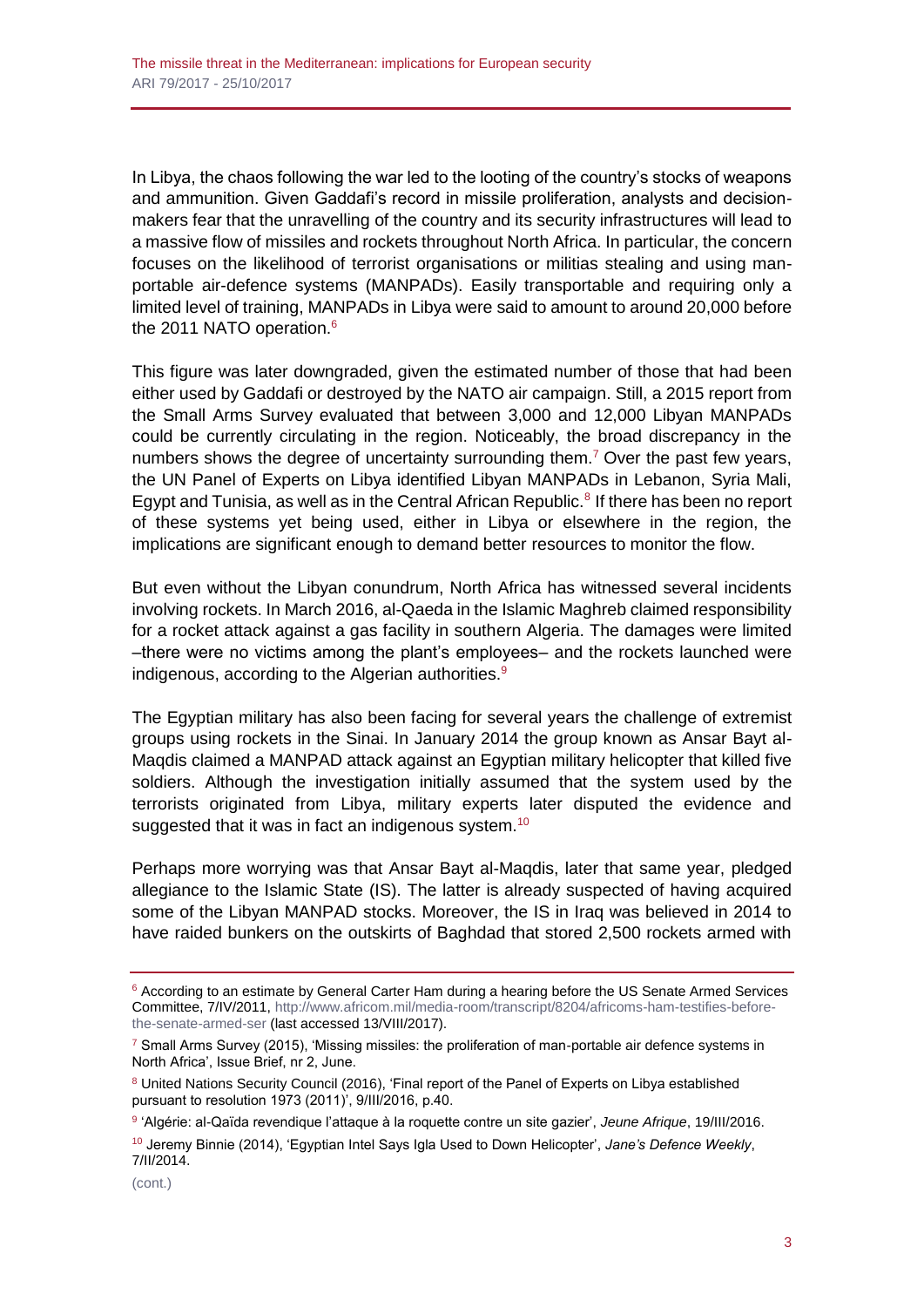the lethal nerve gas sarin.<sup>11</sup> Given the logistical constraints in trafficking with chemical weapons, the group would have been hard pressed to move such arsenals between such distant theatres as Libya and Iraq. Nevertheless, some of its military cadres would have been able to circulate more easily in order to provide training and to coordinate future missile attacks.

If MANPADs are relatively rudimentary capabilities, the Lebanese theatre may be where the most sophisticated threat in the Mediterranean's shores is currently located. Thanks to the Iranian regime, the Lebanese Hezbollah has become the most advanced nonstate armed group in the region –and a serious contender to many states–. This is in large part due to its inventory of missiles and rockets. The group started acquiring and launching Katyusha rockets in the early 1990s. Despite several wars with Israel (1992, 1996 and 2006), the stockpile kept growing. In 2016 Israel's Ministry of Defence evaluated the arsenal at 150,000 rockets.<sup>12</sup> If Hezbollah is now able to build its own rudimentary rockets, the most advanced systems it operates –short- to medium-range ballistic missiles– have been supplied through Syrian-Iranian support. The level of sophistication (range, accuracy and function) is unprecedented for a non-state actor that could easily use these systems in the Mediterranean.

Additionally, Hamas and smaller Palestinian armed groups in the Gaza Strip emulated the Hezbollah model as regards rockets. Qassam rockets were used there for the first time in 2001 and have now become central to the strategy of these organisations. Qassam rockets are home-made projectiles whose cost per unit is said to amount to less than US\$1,000. At most, they have a 15km range which mainly threatens Israeli cities on the country's southern Mediterranean coast, such as Ashkelon.<sup>13</sup>

If, so far, these threats emanate from non-state actors –though the Hezbollah arsenal arguably equals that of a conventional army–, one external power has increasingly been using its missile arsenal in the Mediterranean: Russia. Following its military intervention in the Syrian conflict, Russia deployed warships and submarines in the Eastern Mediterranean in late 2015. Since then it has repeatedly fired Kalibr cruise missiles from the sea against Islamist targets on Syrian territory.<sup>14</sup> The latest were fired in June 2017 from two frigates, the Admiral Essen (751) and the Admiral Grigorovich (745), and a submarine, the Krasnodar (K-148).

Russia's fleet in the area is equipped with some of its most advanced missiles. Its base in Tartus operates P-800 Onyx supersonic anti-ship cruise missiles as well as surface-

<sup>11</sup> Sinan Ülgen & Can Kasapoğlu (2016), 'A Threat-Based Strategy for NATO's Southern Flank', Carnegie Europe, June.

<sup>12</sup> See Avi Issacharoff (2017), 'Israel raises Hezbollah rocket estimate to 150 000', *Times of Israel*, 12/XI/2015; and Jean-Loup Samaan (2017), 'Missile warfare and violent non-state actors: the case of Hezbollah', *Defence Studies*, vol.17, nr 2, Spring, p.156-170, p.161.

<sup>13</sup> Jean-Loup Samaan (2015), *Another Brick in the Wall: Israel's Experience with Missile Defense*, US Army War College, Carlisle, p.22.

<sup>14</sup> Reuters (2017), 'Russia fires cruise missiles at Islamic State targets from Mediterranean', 31/V/2017,

<http://www.reuters.com/article/us-mideast-crisis-syria-russia-idUSKBN18R0IK> (last accessed 13/VIII/2017). (cont.)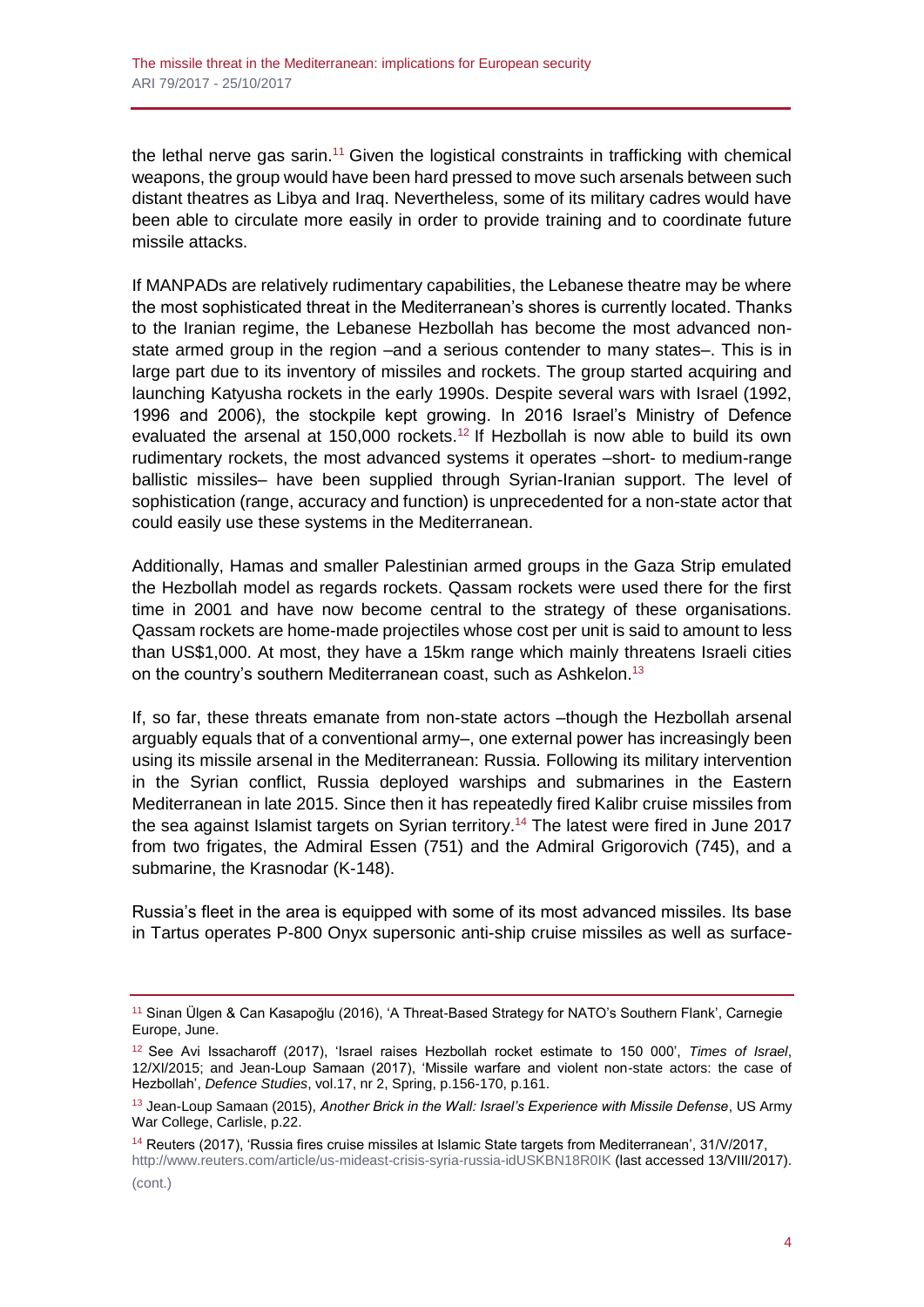to-air missiles (S-300s and S-400s).<sup>15</sup> Given the extent of the capabilities the Russian military has allocated to its Mediterranean Task Force, the purpose goes clearly beyond the ongoing intervention in Syria and heralds a longer-term build-up in the Mediterranean.

If non-state capabilities and the Russian presence are the immediate challenges in the Mediterranean, classic state-to-state competition should not be dismissed. Although a conflict between North African countries remains unlikely today, diplomatic relations between them are still strained, especially between Algeria and Morocco. The dispute between the two countries over the Western Sahara remains alive and has been recalled in various political statements over the past few years.<sup>16</sup> The idea of an open conflict between Algiers and Rabat is, fortunately, still unlikely –especially given the common threats both countries face from extremist organisations in North Africa–. However, setting aside the political conditions that would be necessary to lead to such an escalation, the confrontation itself could be devastating from an operational standpoint.

In the current order of battle, Algeria has a decisive quantitative superiority although both countries have equipped their armed forces with a wide range of artillery and air-defence capabilities. Neither has strategic ballistic or cruise missiles. Purchasing primarily from Russia, the Algerian military has a variety of weapons systems, including 100 surfaceto-air missiles (among them the Pantsir-S1 and Strela-1 & 2). Its army operates Kornet antitank guided missiles and 48 BM-21 Grad systems while its naval forces (submarines, frigates and amphibious ships) store multiple missiles such as MBDA's Aster. It has also received S-300 air-defence batteries from Russia. On the other side, Moroccan firepower is smaller but includes similar systems (BM-21 Grad and Aster). Compared to Algeria, Moroccan capabilities are mostly from France or the US. A significant naval build-up has been launched with five major bases (Casablanca, Nador, Dakhla, Agadir and Ksar Shgir). Moroccan ships are equipped with Exocet MM40 anti-ship missiles as well as VL Mica surface-to-air systems. An operational scenario, given these resources, could take the form of a limited high-intensity exchange involving air and maritime components. For military planners, such a conflict falls under the most vexing category of scenarios: highly unlikely but with enormous regional consequences.

#### Emerging threats and future scenarios

These multiple developments in the Mediterranean reflect the growth of the missile and rocket presence in the area, the increased number of non-state actors equipped with these armaments and, eventually, the threat they represent to European security. Against such a backdrop, there are three different types of scenario according to which arsenals play a central role:

<sup>&</sup>lt;sup>15</sup> Charles Frattini III & Genevieve Casagrande (2017), 'Russia's Mediterranean Threat to NATO', Institute for the Study of War, 13/VII/2017, [http://iswresearch.blogspot.ae/2017/07/russias-med-threat-to](http://iswresearch.blogspot.ae/2017/07/russias-med-threat-to-nato.html?m=1)[nato.html?m=1](http://iswresearch.blogspot.ae/2017/07/russias-med-threat-to-nato.html?m=1) (last accessed 13/VIII/2017).

<sup>16</sup> Raphael Lefevre (2016), 'Morocco, Algeria and the Maghreb's cold war', *Journal of North African Studies*, vol. 21, nr 5, pp.735-740.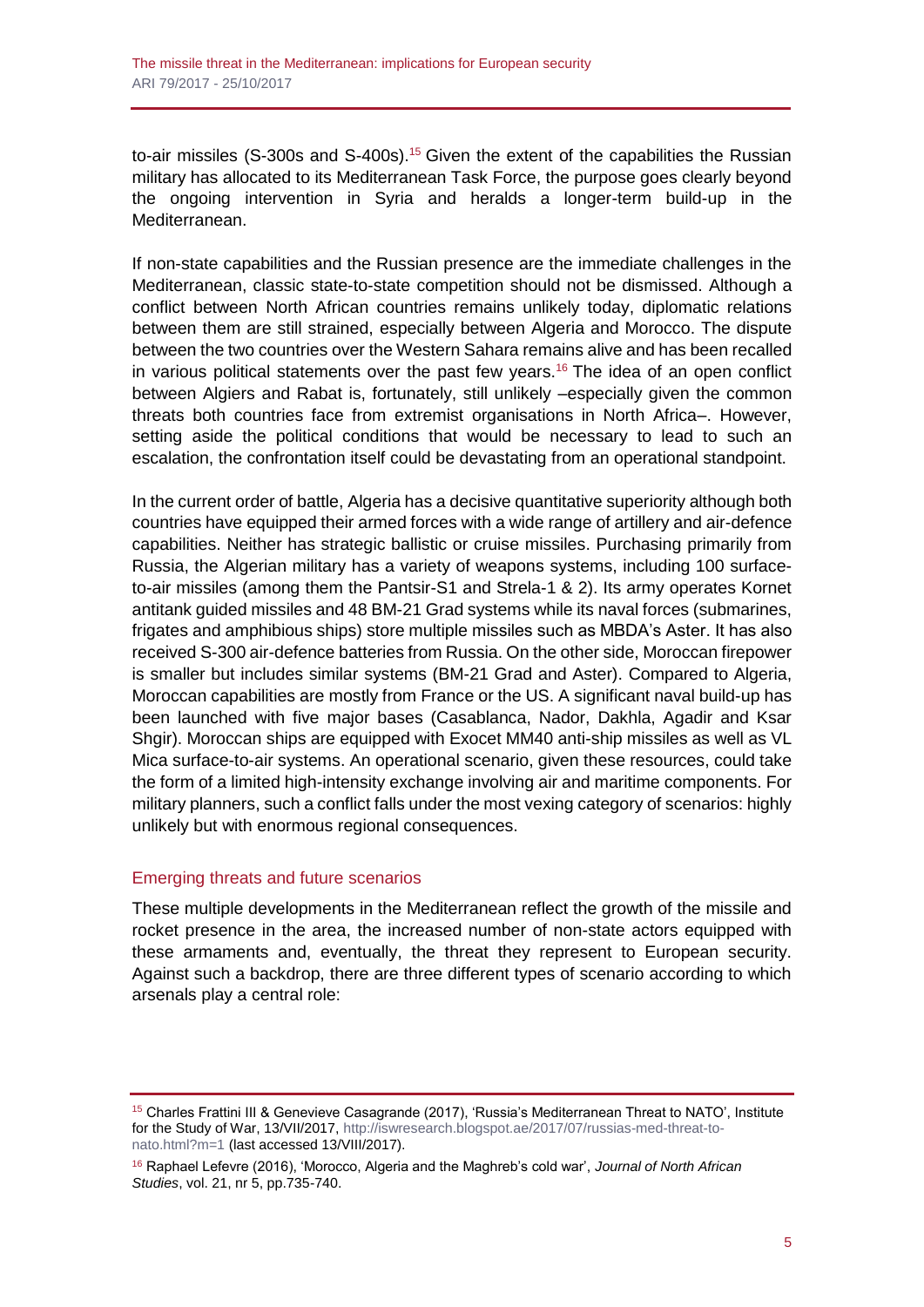- 1. A terrorist attack on a civilian target. The unknown flow of MANPADs in North Africa and the recent use of these systems by Islamist groups indicate that the threat of rocket attacks is likely to remain high. Projectiles such as these do not challenge the structural balance of power between conventional armed forces and a terrorist organisation but enable the latter to inflict damage easily, quickly and cheaply. Some militias in Libya could use them as bargaining chips to gain political influence but other groups such as IS or al-Qaeda in the Islamic Maghreb could be tempted to use them directly and contemplate attacks on civilian aircraft or ships passing near the North-African shores of the Mediterranean. If, for instance, the territorial gains of IS in the Levant and Libya were to be severely diminished as a result of the US-led coalition campaign, the group could see rocket attacks on European civilian targets as an effective way to upset the Western narrative of its imminent defeat.
- 2. A maritime spill-over of conflicts onshore. Preventing the extension of an ongoing struggle on land to the sea has become harder for local forces and external powers. The 2008 surge in piracy attacks in the Gulf of Aden, caused by the unravelling of Somalia, made this trend evident a decade ago. The Yemen conflict is another contemporary indicator: as the Saudi-led coalition intensified its campaign, the Houthi insurgents started firing ballistic missiles on ships crossing the Bab-el-Mandeb strait. For instance, in October 2016 a vessel from the United Arab Emirates was struck in the Red Sea by a missile launched from Yemen. A maritime spill-over differs from the first scenario as it is not an isolated act but rather a new step in the escalation of a conflict. For groups facing an overwhelming offensive onshore this could be an effective option of horizontal escalation.

Hezbollah in Lebanon would certainly use the maritime space of Lebanon if a new war with Israel were to erupt. During the 2006 war the group was able to reach an Israeli missile-boat patrolling off the Lebanese coast by using a Chinese-made, Iranian-upgraded C-802 radar-guided missile. Therefore, a maritime spill-over in the Eastern Mediterranean in the case of a new Hezbollah-Israel conflict is very likely. As regards IS, the group does not so far seem to be preparing such operations although its Libyan branch might consider the option if European countries were to deploy forces in the future.

Likewise, a Morocco-Algeria conflict may become a naval stand-off, with both countries using their maritime capabilities to deter the other while avoiding onshore escalation. This would obviously be a major disruption in ship traffic in the Mediterranean.

3. Gunboat diplomacy with Russia. Compared to the war of nerves with Moscow in Eastern Europe, a direct confrontation with the Russian fleet in the Mediterranean remains a remote scenario. However, Russia's deployment of a massive naval task force backed by some of its most advanced missile systems in the area is not merely a consequence of its war efforts in Syria. It reflects Moscow's intention of demonstrating its ability and its resolve to project force in the region. It conveys a message of deterrence, according to which Russia has no intention of leaving the area and will not refrain from asserting its regional interests.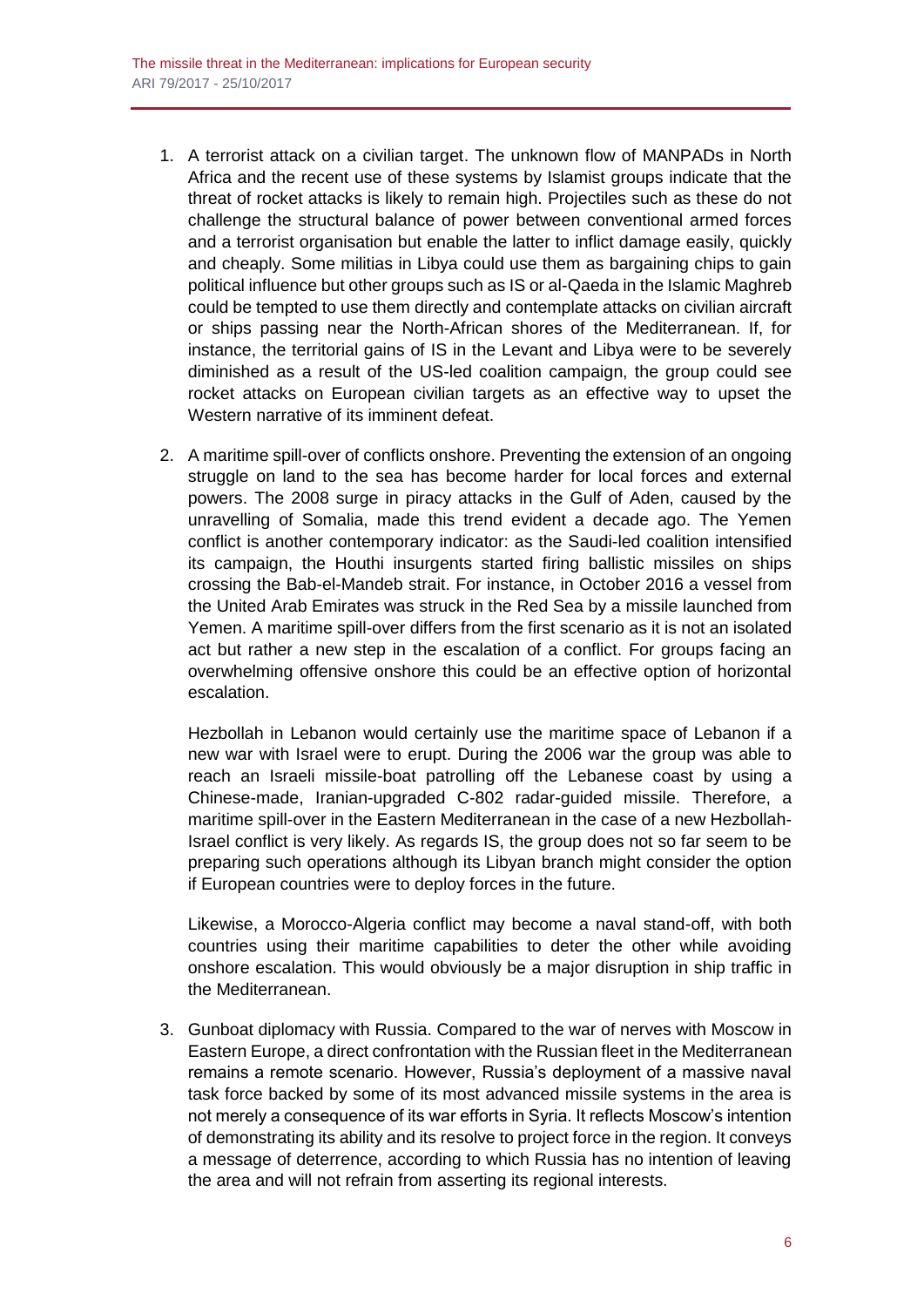The Russian leadership may see this new naval footprint as an effective tool to assert its agenda in the Mediterranean, vis-à-vis potential competitors such as the US or even Turkey. Based on the arsenal onboard the Russian fleet, some analysts even go so far as to claim that the Russian naval build-up would constitute a denial-anti-access bubble in the Eastern Mediterranean.<sup>17</sup> At any event, in the form of the old-fashioned gunboat diplomacy, Moscow's aim is to use its naval power for strategic influence in the zone. If tensions were to escalate, if NATO were to launch an operation, the Russian footprint could dramatically constrain the ability of the Atlantic Alliance to deploy and protect its troops.

## Implications for European security

The three previous scenarios are different in both nature and consequences. Therefore, European countries –whether at the EU or NATO levels– cannot design a single policy to simultaneously respond to these challenges. Instead, countering missile proliferation on the southern flank will require a combination of measures:

1. Strengthening situational awareness. Our knowledge of the capabilities possessed by states and non-state actors in the Mediterranean and of the tactics they may pursue remains limited. The uncertainty that surrounds the existence of Libyan stocks of rockets circulating in North Africa requires better means of surveillance. Tracking capabilities is not sufficient: situational awareness also calls for a better understanding of the way missiles and rockets shape the strategic thinking of these extremist groups. In other words, we need to assess if these projectiles will be considered as a means of deterrence, of coercion, or alternatively as bargaining chips to accumulate power on the ground, or even worse, as instruments of terror for attacks on civilians.

As the threat of a terrorist attack against civilian targets is a concern for all states involved in the area, cooperation is an obvious, though complex, answer. Because Libyan arms have been detected in places from the Sahel countries to Syria, a comprehensive outlook of these illicit flows is possible only through better exchanges with local intelligence agencies. At the supranational level, the UN could provide the legitimate and credible framework to deliver a comprehensive assessment of the capabilities, the level of training and the potential strategies of extremist groups in this field. Such an initiative could help defuse the risks. This could be either through an expanded mandate for the UN panel of experts on Libya –which has repeatedly complained about insufficient cooperation from local actors– or through building up a new UN task force whose purpose would be to address the issue of non-state actors and their use of missiles in the Mediterranean.

2. Supporting local state capabilities. Enhancing monitoring capabilities would allow Europeans to better assess the risk of a terrorist attack using missiles or rockets but, eventually, halting the flow of arsenals requires better local capacities in

<sup>17</sup> Jonathan Altman (2016), 'Russian A2/AD in the Eastern Mediterranean: A Growing Risk', *Naval War College Review*, vol. 69, nr1, winter, p.72-84.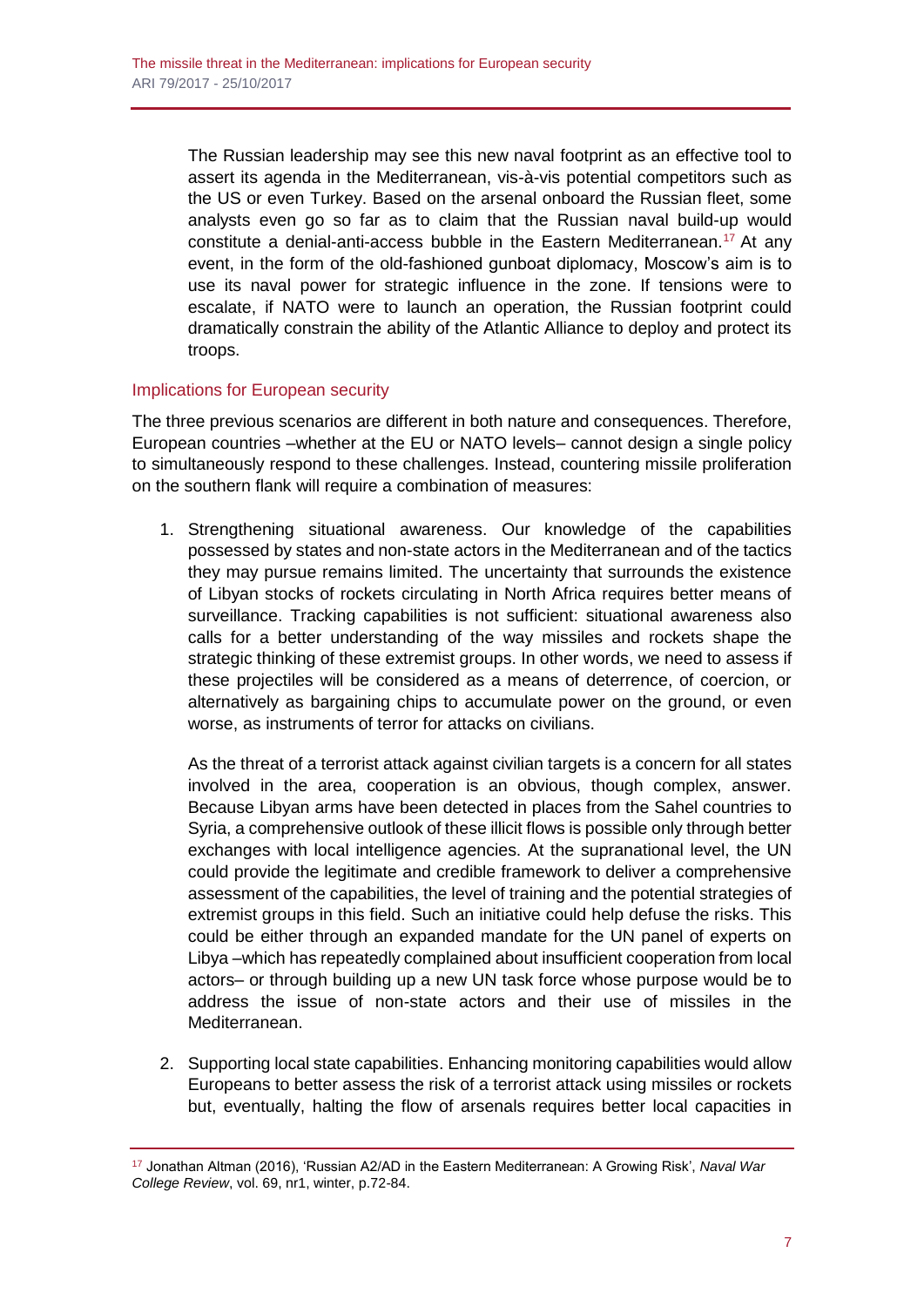North Africa (coast guards, policemen and armed forces) in order to prevent the proliferation of these systems. This is the challenge that the Egyptian forces face in the Sinai. Algeria too, as the strongest North-African military power, will play a central role in this domain. For instance, following the hostage crisis of In Amenas in 2013, Algiers dramatically increased the number of its security posts along its border with Libya.<sup>18</sup> But the cornerstone of such an initiative has to be Libya: as long as the country remains divided between competing factions, the building of national security capabilities will be impeded and the stability of the whole region jeopardised.

In other words, the root cause for missile proliferation and their use in the Mediterranean is primarily the existence of a security vacuum in the area. In the long term, the threat can only be addressed through a local response. To support this goal, NATO could play an active supporting role by using its partnerships in the area –the Mediterranean Dialogue and its mission to the African Union– and put the issue of missile proliferation on the agenda of its joint training activities. Furthermore, the emphasis on regional cooperation could also indirectly alleviate the tensions between local states such as Algeria and Morocco.

3. Projecting stability through the deployment of European navies. To avoid the naval escalation of a conflict on the southern shores of the Mediterranean, European countries need to deny capabilities to the groups that might be tempted by such a move. This means not only an increase in the number of ships patrolling the area but an improvement in their naval capabilities.

This show of force would require measures at the national level that are far more costly than the three previous ones. The resources of European navies have decreased and only a few of them (namely, France, Italy and Spain) would be both willing and able to provide capabilities. With the US Navy focusing on the Gulf and the Asia-Pacific regions, and as Russian foreign policy increasingly relies on old-fashioned power politics –such as gunboat diplomacy in the Mediterranean–, the Europeans may have no choice but to enter the game on their own.

4. Adapting Europe's missile-defence architecture. The evolving security environment in the Mediterranean highlights the long-term relevance of NATO's deployment of missile-defence capabilities. In the long term, the spread of ballistic technologies to jihadist organisations will jeopardise the traditional reliance on deterrence and reinforce the need to build a robust defence against these projectiles. The build-up of Israel's Iron Dome over the last decade is a case in point that shows up the urgency of this challenge. Finally, the volatility of the threats identified above corroborates the need to implement a mobile missile

<sup>18</sup> Farid Alilat (2016), 'Algérie : l'armée saisit des armes lourdes près de la frontière avec la Libye', *Jeune Afrique*, 11/III/2016.